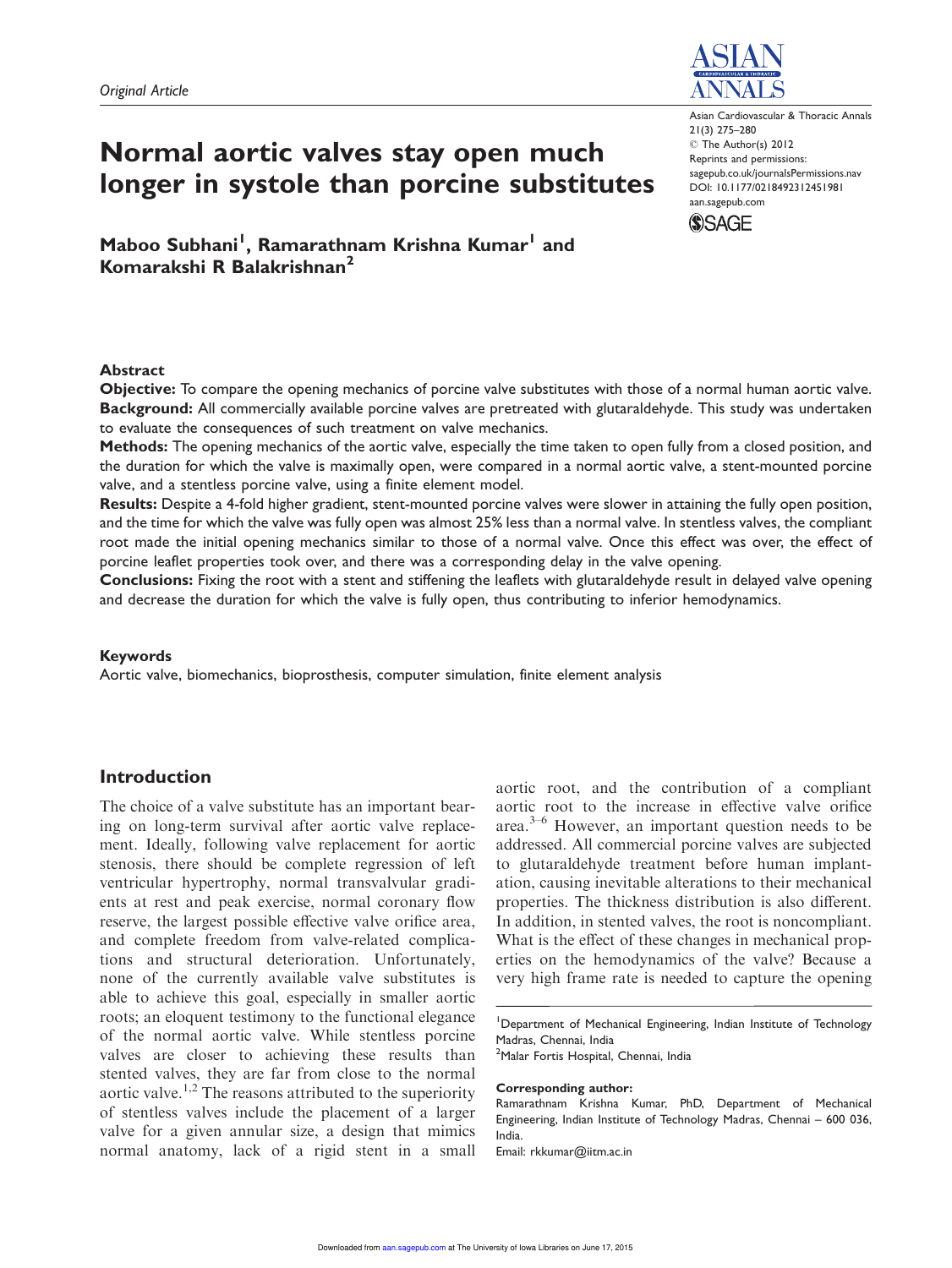mechanism precisely, finite element modelling of a porcine aortic valve was performed, and compared to a normal human aortic valve. This has previously been shown to be a powerful tool to understand the mechanics of normal aortic valve function.<sup>6,7</sup>

# Methods

The details of the modelling technique have already been published. $6,7$  Three valves were simulated in this study. The first was a normal aortic valve (model A). The 2nd was a stentless porcine valve. This was achieved by substituting the mechanical properties and thickness of the normal valve leaflets with those of porcine leaflets, retaining the normal root properties.<sup>8</sup> Although such a model may seem unrealistic, the aim of this model was to highlight the effect of altered leaflet mechanical properties on valve opening. To a large extent, this model mimics a stentless porcine valve (model B). The 3rd was a stented porcine valve. One of the key issues in modelling a stented porcine valve is the boundary condition at the interface. For example, Luo and colleagues<sup>8</sup> used a hinged boundary condition. The boundary condition for the stented valve is crucial. Two extreme conditions are possible: one is to consider the joint to be hinged (model C); the other is to fix all degrees of freedom, rotation, and translation (model D). We feel the actual boundary condition is somewhere between these 2 conditions. However, both boundary conditions were simulated. These 2 boundary conditions are the 3rd and 4th models. The number of finite elements varied from one model to the other, approximately 3300 shell elements were used for a normal aortic valve, out of which 1100 occupied each leaflet area. These shell elements were based on reduced integration along with hourglass control. The dynamic analysis was performed with the explicit algorithm available in Abaqus/Explicit software. The model considers the open position as the stress-free position. The pressure cycle followed is from our earlier work.<sup>6</sup>

Orthotropic behavior has been assumed for the leaflets, summarized in Table 1. The orthotropic properties of the normal leaflets were taken from the work of Grande-Allen and colleagues.<sup>9</sup> The properties of the porcine leaflets were derived from data in the literature.<sup>8</sup> The slopes corresponding to  $15\%$  strain were used for this study. The root and the sinus were assumed to be isotropic, with a Young's modulus value of 2 MPa. The Poisson's ratio in all cases was assumed to be 0.45. The thickness of the leaflet is important and has been adapted from the literature.<sup>10</sup> The thickness variations in the 2 leaflets are shown in Figure 1.

Table 1. Properties of the valves used in the study.

| Property              | Normal aortic valve     | Porcine valve           |
|-----------------------|-------------------------|-------------------------|
| Ecirc (MPa)           | 6.885                   | 8.453                   |
| Erad (MPa)            | 1.624                   | 0.857                   |
| Elong (MPa)           | 8.89                    | 8.89985                 |
| Gxy (MPa)             | 1.121                   | 1.121                   |
| Gyz (MPa)             | 1.121                   | 0.2955                  |
| Gxz (MPa)             | 0.56                    | 0.295                   |
| nxy                   | 0.106                   | 0.45                    |
| nyz                   | 0.106                   | 0.101                   |
| nxz                   | 0.45                    | 0.45                    |
| Density ( $kg·mm-3$ ) | $1,100 \times 10^{-12}$ | $1,100 \times 10^{-12}$ |
| Thickness (mm)        | $0.65 - 1.10$           | $0.2 - 1.18$            |
|                       |                         |                         |

Ecirc: elastic modulus in the circumferential direction; Elong: elastic modulus in the longitudinal direction; Erad: elastic modulus in the radial direction; Gxy: shear modulus in the xy plane; Gxz: shear modulus in the xz plane; Gyz: shear modulus in the yz plane; v: Poisson's ratio.



Figure 1. (a) Thickness distribution of a normal human aortic valve. (b) Thickness distribution of a normal porcine valve.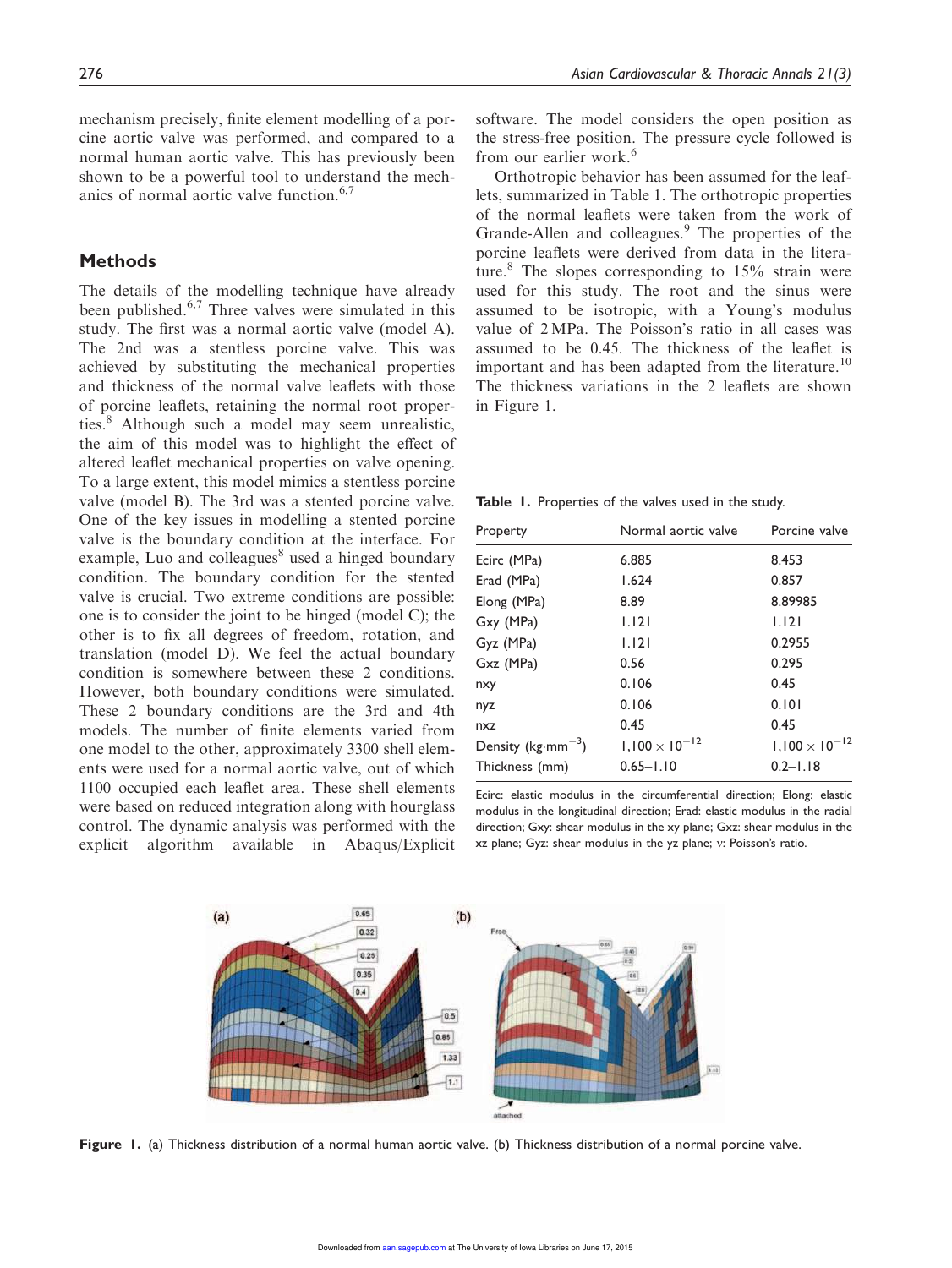# **Results**

The purpose of the study was to simulate and capture 2 main events: the opening characteristics of a normal aortic valve and a porcine valve, and the time taken to achieve their largest effective valve orifice area, starting from a closed position. Because the porcine leaflets, unlike those of the normal aortic valve, did not open freely at a transvalvular gradient of 2 mm Hg, the comparison that follows is at a gradient of 2 mm for the normal valve and 8 mm for the porcine valve.



Figure 2. (a) The opening of a normal (right) and porcine aortic valve (left) captured at the same phase of the cardiac cycle. The time is 1.38 s from the beginning of systole. (b) Opening of both valves 1.413 s. The porcine valve is barely open, while the normal valve (right) is nearly open. (c) Opening position of both valves at 1.43 s. The normal valve (right) is fully open while the porcine valve is still struggling.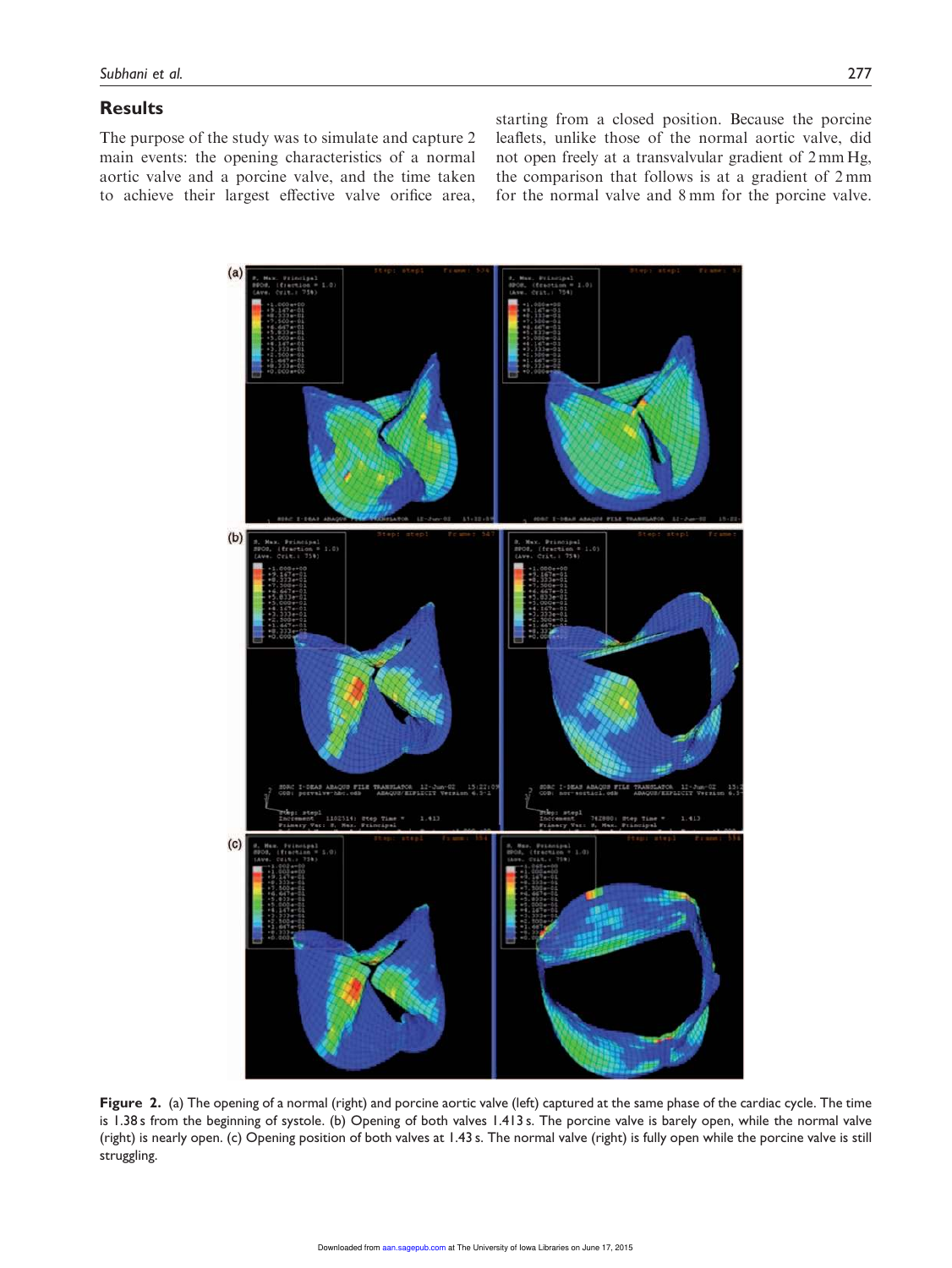

Figure 3. Model A (normal aortic valve) is clearly the earliest to attain a fully open position. Model B (porcine compliant root) mimicking a stentless valve, follows the graph of the normal valve as long as the influence of a compliant root is felt (box), then the porcine leaflet properties take over and the curve is parallel to the other porcine models. Models C and D (porcine valves) are clearly delayed in attaining a fully open position and the impact of a noncompliant aortic root on the valve opening can clearly be seen.

The striking finding of the study was the ease with which a normal aortic valve (model A) springs open at a minimal gradient of 2 mm Hg. In contrast, a porcine valve, especially the stented valve, even at a higher gradient of 8 mm Hg, is slow to open and seems to struggle sluggishly to attain the fully open position (Figure 2). The stentless valve had a behavior between these 2 extremes.

The time taken to attain the largest effective valve orifice area is really an inference of the first finding. The method of calculating the largest effective valve opening area (EVOA) for a given valve, for the purpose of this study, has been previously described.<sup>7</sup> The findings are shown in Figure 3. The normal aortic valve (model A), aided by a compliant aortic root and pliable leaflets, was the first to reach its fully open position. In contrast, the stented porcine valve opened much more lethargically. The boundary condition seemed to play a role: the valve with a rigid boundary condition (model D) seemed to open later than the valve with a hinged boundary condition (model C). The most interesting case was the porcine valve with a compliant root (model B). The valve opening was aided initially by expansion of the root, and the valve area started to increase immediately. This manifested as the same slope as a normal aortic valve in the EVOA diagram, marked by a circle for clarity. Once the effect of the compliant root on leaflet opening was exhausted, the porcine leaflet properties took over, and the slope shifted to be parallel to the stented valve (models C and D). Note the similarity between the magenta and green curves after the initial phase. The extent of the delay in attaining the fully open position was very significant. The stented porcine valves attained their largest EVOA 25% later in systole than a normal aortic valve, and therefore, the duration for which these valves were fully open was 25% less than normal (Figure 4).

# **Discussion**

The quest for an ideal valve substitute continues. A detailed understanding of the functioning of the normal aortic valve, honed to perfection over millions of years of evolution, is likely to offer new insights into how to design reliable valve substitutes. Porcine valves, even the newer generation ones, continue to have inferior hemodynamics and clinical outcomes compared to normal valves. This study was essentially aimed at highlighting the contribution of the mechanical properties of the leaflets and aortic root to overall aortic valve function, and thus offer a clue as to where further improvement in valve design may be possible. Finite element modelling, as a tool for studying aortic valve function, has been well described, and has the unique advantage of very high frame rates of capture and performing ''what if?'' studies, making it possible to view events not otherwise easily visualized.

The inferior hemodynamics of porcine valves compared to normal aortic valves has been well documented. The normal aortic valve is an exquisitely designed structure where geometry and mechanical properties are fine-tuned to achieve the best possible design for the valve. Appreciation of the contribution of a compliant aortic root to normal aortic valve function has led to stentless valve designs. However, the contribution of altered leaflet mechanical properties due to glutaraldehyde fixation, the universally used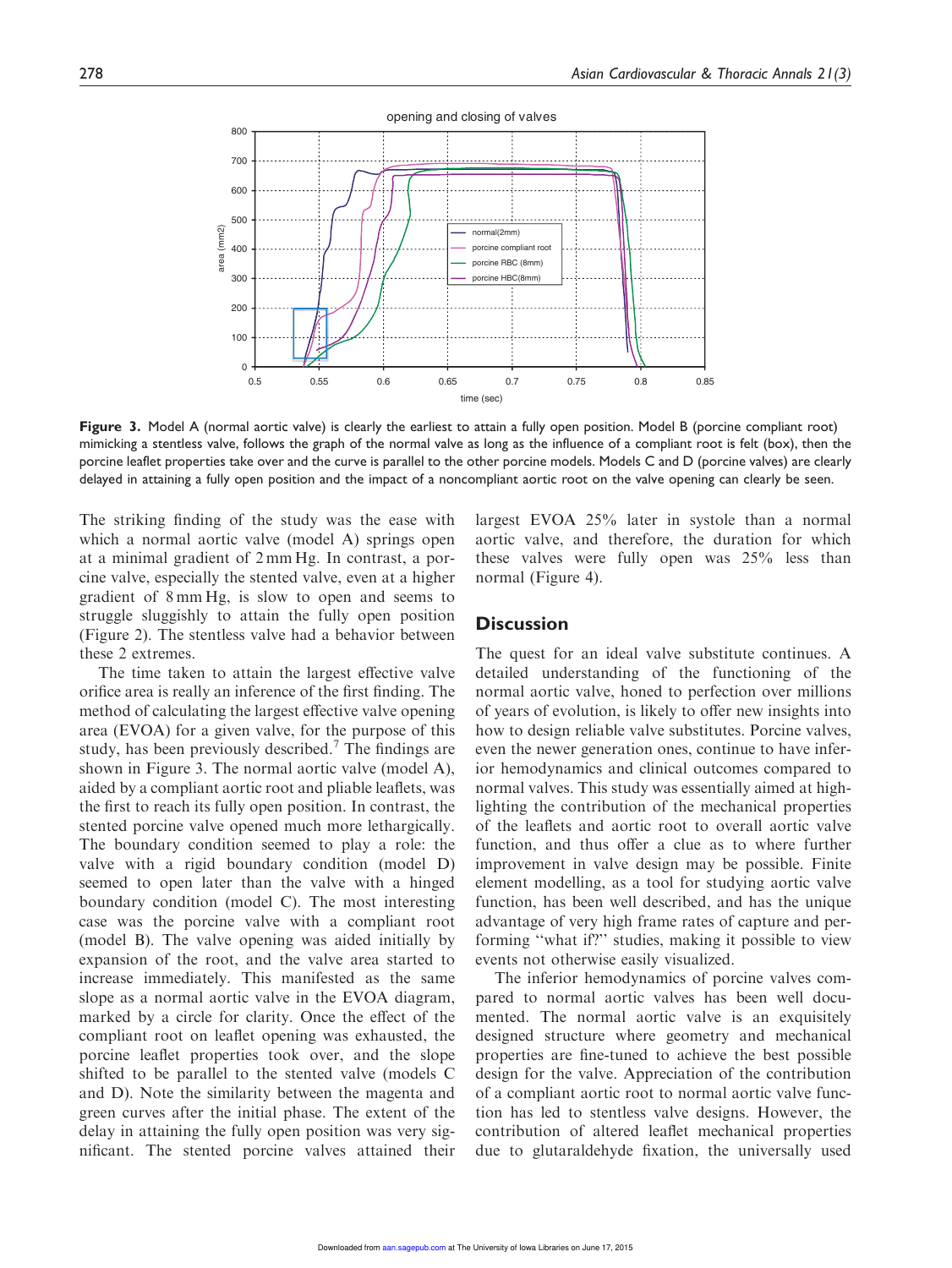

Figure 4. (a) Duration for which normal aortic valve is fully open. (b) Duration for which stent-mounted porcine valve is fully open. Clearly, the porcine valve is open for 25% less time than normal.

method by which porcine valves are sterilized and fixed, to leaflet opening, has not been previously studied. This study highlights the importance of the mechanical properties of the leaflets and the root to normal aortic valve function. Both seem to be important. Altering one alone, as in a stentless valve, only partially fixes the problem. Even at 4-times higher pressures needed to open the porcine valves, compared to normal, the valve opening was delayed by 25%, leading to a corresponding reduction in the time available during systole when the valve was fully open. This could be an important additional reason for the increased aortic flow velocities observed clinically in these valves, and the inferior hemodynamics. The impact of valve size has not been addressed in this study. That would need fluid flow to be incorporated into the model, and is currently being studied. It is also evident that the findings of this study have to be corroborated by other evidence in vivo and in vitro, using more sophisticated imaging modalities.

We consider that besides the geometry of design, the mechanical properties of the leaflets and the root also contribute enormously to the functional elegance of the normal aortic valve. This factor needs to be taken into consideration in designing biological valve substitutes.

#### Acknowledgement

The authors thank the Raghupati Singania Institute for Tyre and Vehicle Mechanics, IIT Madras, for allowing the use of their computational facility.

## Funding

This research received no specific grant from any funding agency in the public, commercial, or not-for-profit sectors.

#### Conflicts of interest statement

None declared.